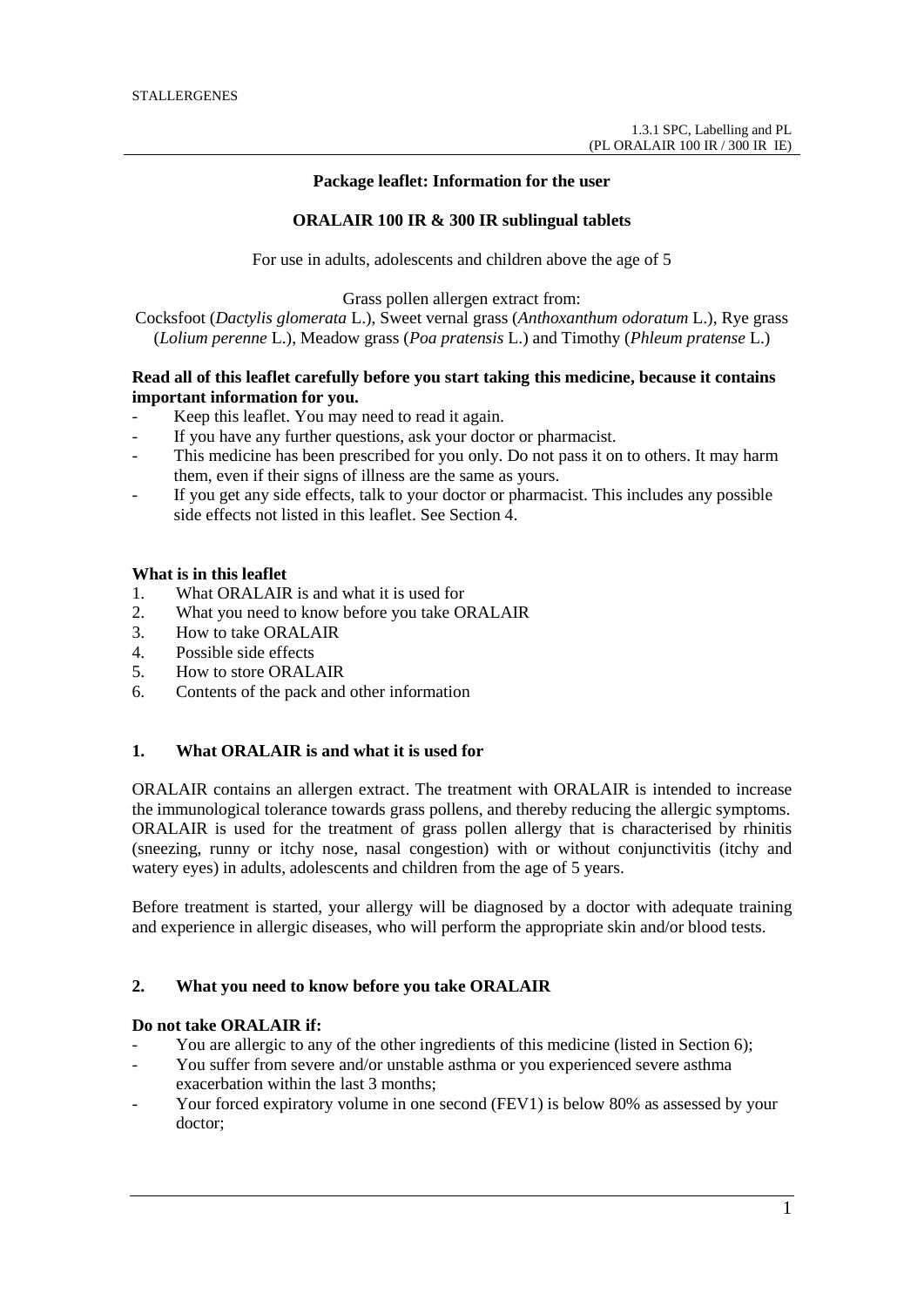- You have an illness which affects the immune system, you are taking medicines which suppress the immune system or if you have cancer;
- You have mouth ulcers or mouth infections. Your doctor may recommend delaying the start of the treatment or stopping treatment until your mouth has healed.

Do not start taking ORALAIR if you are pregnant.

## **Warnings and precautions**

Talk to your doctor or pharmacist before taking ORALAIR if:

- You experience severe allergic symptoms, such as difficulty in swallowing or breathing, changes in your voice, hypotension (low blood pressure) or a feeling of a lump in the throat. Stop the treatment and contact your doctor immediately.
- You have previously had a severe allergic reaction to a drug with allergen extracts.
- Your asthma symptoms get noticeably worse than normal. Stop treatment and contact your doctor immediately.
- You have a cardiovascular disease.
- You are taking a beta blocker (a class of drugs often prescribed for heart conditions and high blood pressure but also present in some eye drops and ointments).
- You are being treated for depression with tricyclic antidepressants or monoamine oxidase inhibitors (MAOIs), or for Parkinson's disease with catechol-Omethyltransferase (COMT) inhibitors.
- You need mouth surgery or a tooth extraction, you should temporarily stop treatment with ORALAIR until completely healed.
- You experience persistent heartburn or difficulty swallowing. You should contact your doctor.
- You have an autoimmune disease in remission.

Talk to your doctor about:

- Any recent disease you may have had,
- Personal or family history of any disease which could affect your immune system,
- If your allergic illness has recently worsened.

If you take asthma controller and/or reliever medications, do not interrupt your asthma treatment without your doctor's advice as this may worsen the asthma symptoms.

You can expect some mild to moderate localised allergic reactions during your treatment. If those reactions are severe, talk to your doctor to see if you need any anti-allergic medicines such as antihistamines.

#### **Use in children and adolescents**

ORALAIR is used for the treatment of grass pollen allergic rhinitis with or without conjunctivitis in adolescents and children from the age of 5 years. ORALAIR is not intended for use in children below the age of 5 years.

# **Other medicines and ORALAIR**

Tell your doctor or pharmacist if you are taking, have recently taken or might use any other medicines, including medicines without a prescription.

Tell your doctor especially if you are taking certain medicines against depression (tricyclic antidepressants and monoamine oxidase inhibitors (MAOIs)).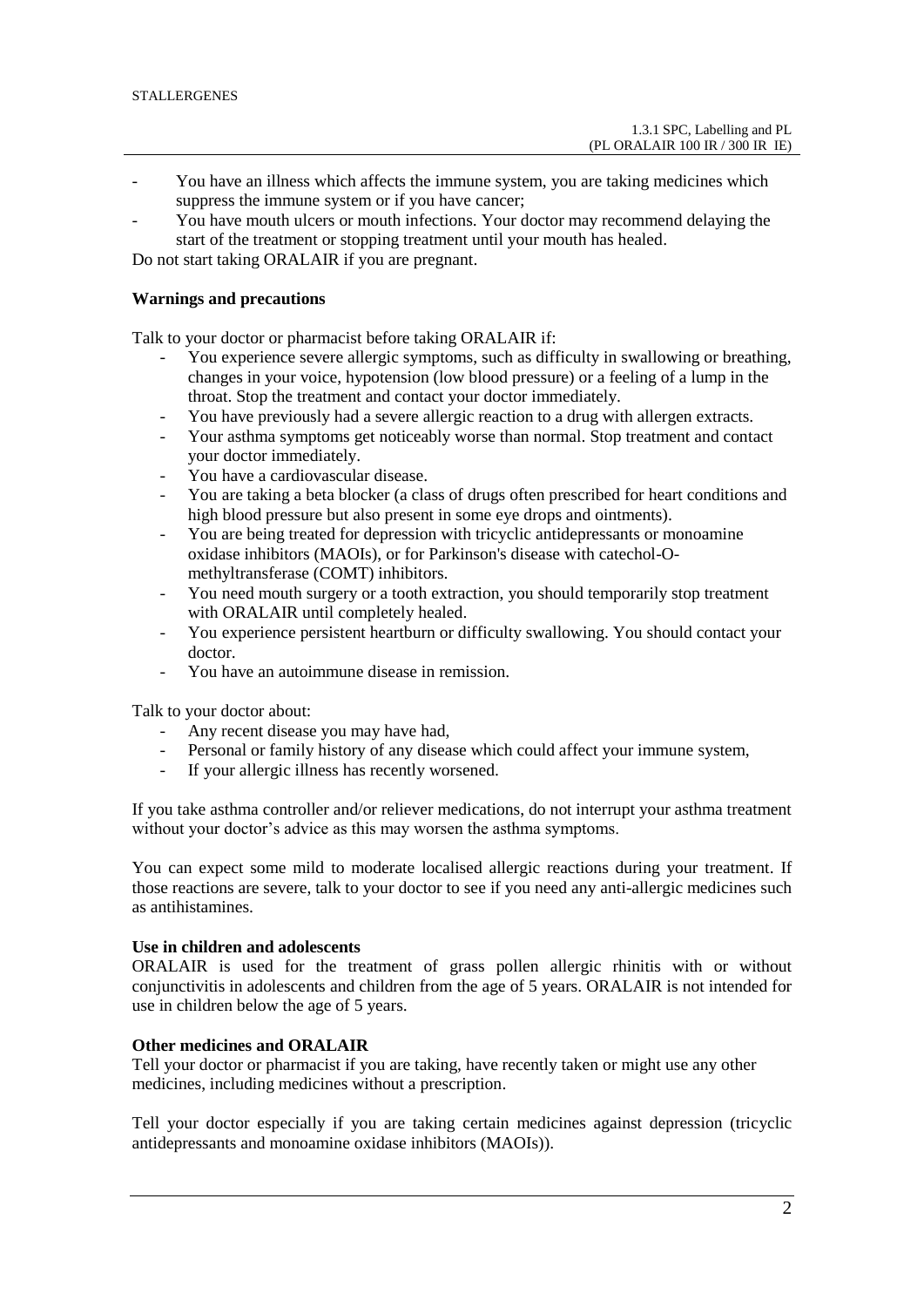If you are taking other allergy medicines such as antihistamines, asthma relief medication or steroids or a medication that blocks a substance called immunoglobulin E (IgE) e.g. omalizumab, discuss with your doctor whether to continue taking them. If you stop taking those allergy medicines you may experience more side effects during ORALAIR treatment. Symptomatic treatment (e.g. antihistamines and/or nasal corticosteroids) may be used with ORALAIR.

Talk to your doctor or pharmacist before taking ORALAIR, if you are taking a beta blocker (i.e., a class of drugs often prescribed for heart conditions and high blood pressure but also present in some eye drops and ointments), as this drug may decrease the effectiveness of adrenaline used to treat serious systemic reactions.

# **ORALAIR with food and drink**

Food and drink should not be taken for 5 minutes after taking this medicine

#### **Pregnancy and breast-feeding**

#### **Pregnancy**

If you are pregnant, think you may be pregnant or are planning to have a baby, ask your doctor or pharmacist for advice before taking this medicine.

There is no experience for the use of ORALAIR during pregnancy. Therefore, you should not start an immunotherapy if you are pregnant. If you become pregnant while taking this medicine, speak to your doctor about whether it is appropriate for you to continue the treatment.

#### **Breast-feeding**

If you are breast-feeding, ask your doctor or pharmacist for advice before taking this medicine.

There is no experience for the use of ORALAIR during breast-feeding. No effects on infants who are breast-fed during the treatment are anticipated. However, you should not start an immunotherapy if you are breast-feeding. If you wish to breast-feed while undergoing treatment, speak to your doctor about whether it is appropriate for you to continue the treatment.

## **Driving and using machines**

No effect on the capacity to drive or use machines has been observed with ORALAIR.

# **ORALAIR contains lactose**

If you have been told by your doctor that you have an intolerance to some sugars, contact your doctor before taking this medicine.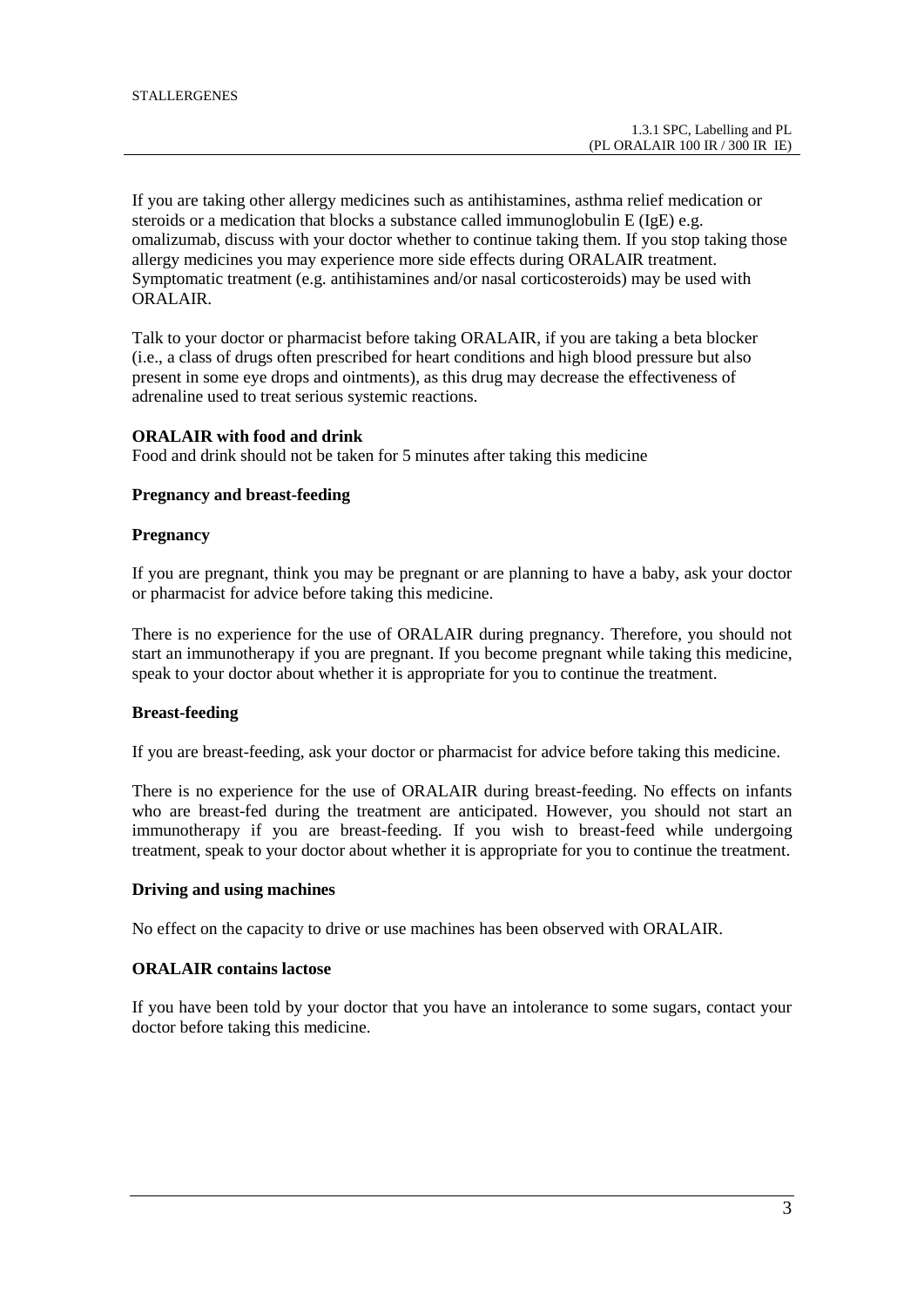## **3. How to take ORALAIR**

Always take this medicine exactly as your doctor has told you. Check with your doctor or pharmacist if you are not sure.

ORALAIR is prescribed by doctors with adequate training and experience in treatment of allergy. With prescriptions for children, the doctor has the relevant experience in the treatment of children.

You are advised to take the first tablet under medical supervision. This gives you the possibility of discussing possible side effects with your doctor.

#### *Dosage*

The treatment is composed of an initiation phase (including a 3-day dose escalation) and a maintenance phase.

#### **Initiation treatment**

The treatment with ORALAIR should be initiated as follows:

| Day            | 1 tablet of 100 IR                   |
|----------------|--------------------------------------|
| Day $\sqrt{2}$ | 2 tablets of 100 IR at the same time |
| From Day 3     | 1 tablet of 300 IR                   |

The IR (Index of Reactivity) expresses the activity.

ORALAIR 100 IR is intended only for the dose escalation period and not for maintenance.

#### **Maintenance treatment**

The dose is 300 IR (one tablet) each day until the end of the pollen season.

#### *Method of administration*

The first dose of ORALAIR should be taken under medical supervision. You should stay under medical observation for at least half an hour after taking the first dose. This is a precaution to monitor your sensitivity to the medicine. It will also give you the chance to discuss possible side effects with your doctor.

Keep the tablet under your tongue until it completely dissolves (at least 1 minute) before you swallow it. On the second day, put two 100 IR tablets simultaneously under the tongue and then swallow after about 1 minute. It is advisable to take the tablet during the day, in an empty mouth. Do not eat or drink for at least 5 minutes.

#### *Duration of treatment*

Start treatment about 4 months before the beginning of the pollen season and continue it until the end of the pollen season.

There is no experience with ORALAIR in patients over 50 years of age.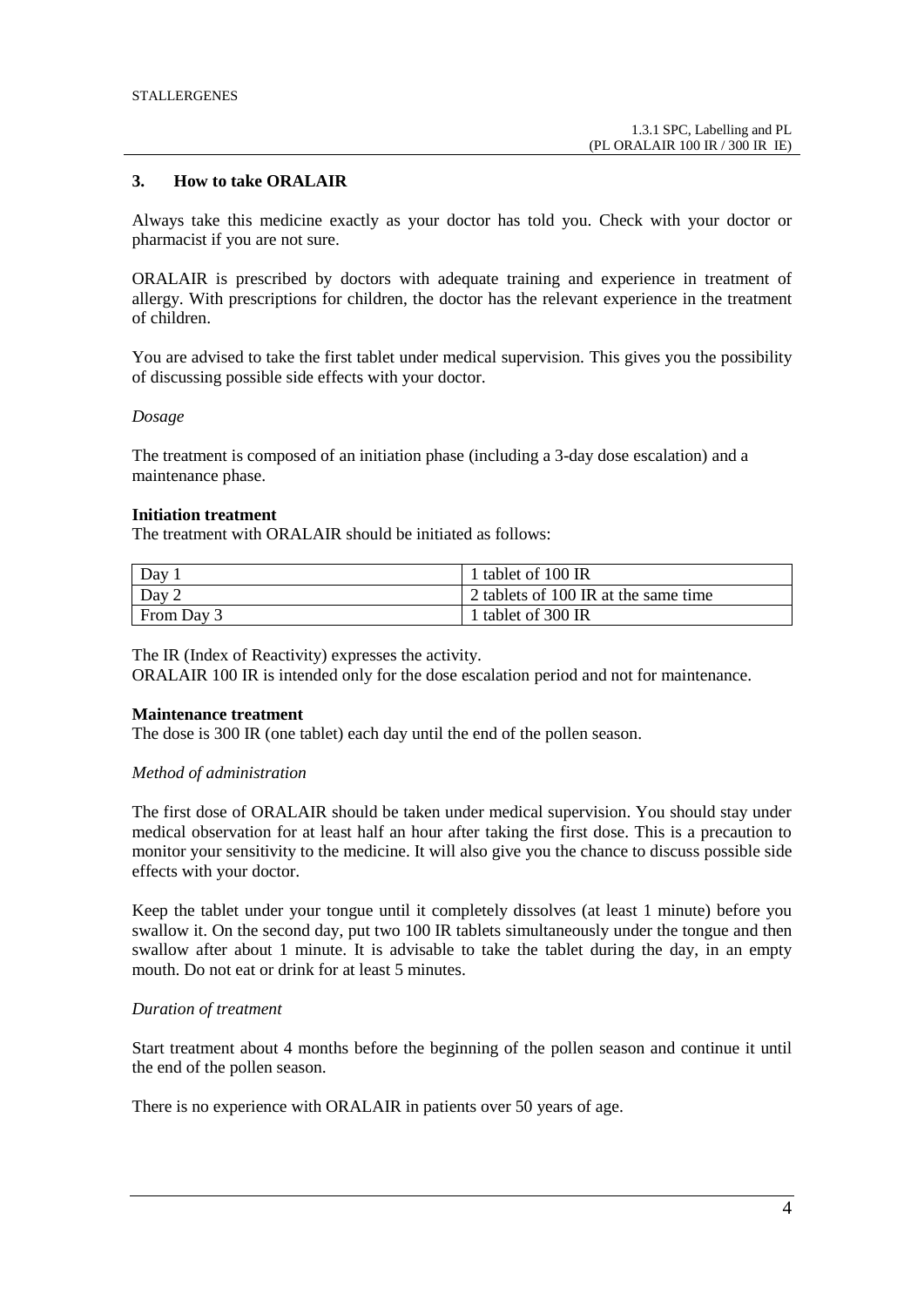#### **Use in children and adolescents**

There is no experience with ORALAIR in children younger than 5 years of age. There is no experience for more than one pollen season in children. The dosage in adolescents and children from the age of 5 years is the same as in adults.

#### **If you take more ORALAIR than you should**

If you take more ORALAIR than you should, you may experience allergic symptoms including local symptoms from mouth and throat. If you experience severe symptoms, immediately contact your doctor.

#### **If you forget to take ORALAIR**

Do not take a double dose to make up for a forgotten dose.

If you have interrupted the treatment with ORALAIR for less than one week, you can take up treatment where you have left off.

If you stopped the treatment for more than 7 days, please ask your doctor how you should restart the treatment.

#### **If you stop taking ORALAIR**

If you do not complete the treatment course with ORALAIR, you may not have continued benefit from the treatment.

If you have any further questions on the use of this medicine, ask your doctor or pharmacist.

## **4. Possible side effects**

Like all medicines, this medicine can cause side effects, although not everybody gets them.

During treatment with ORALAIR, you will be exposed to substances that may cause application site reactions and/or symptoms which may affect the whole body. You may expect application site reactions (such as itching of the mouth and throat irritation). These reactions usually occur at the beginning of therapy, are temporary and generally diminish over time.

## **Stop taking ORALAIR and contact your doctor or hospital immediately if you experience any of the following symptoms:**

- Rapid swelling of face, mouth, throat or skin
- Difficulties in swallowing
- Difficulties in breathing
- Voice changes
- Hypotension (low blood pressure)
- Feeling of fullness in the throat (like a swelling)
- Hives and itching of the skin

Treatment should only be resumed at the physician's instructions.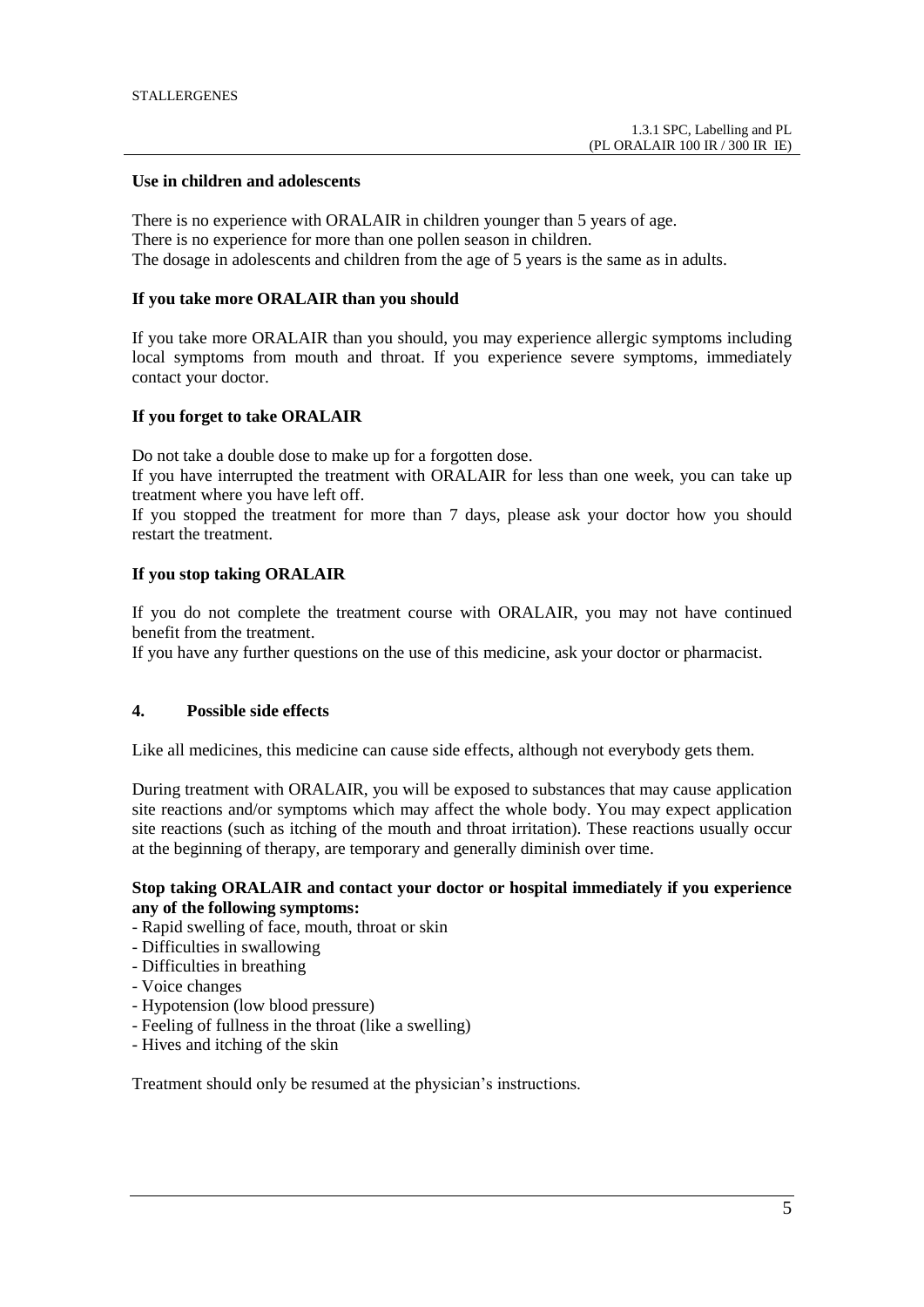## **Other possible side effects include the following**

*Very common (affects more than 1 in 10 people):*

- Itchy mouth
- Throat irritation
- Headache

#### *Common (affects less than 1 in 10 people):*

- Inflammation in the eyes, itchy or watery eyes
- Itchy ears
- Rhinitis (stuffy nose, runny or itchy nose, sneezing, nasal discomfort), congestion of sinus
- Swelling or itching of lips or tongue, tongue pain
- Mouth disorders (such as dryness, tingling, numbness, inflammation, pain, blistering or swelling)
- Throat disorders (such as dryness, discomfort, pain, blistering or swelling), hoarseness, difficulty in swallowing
- Inflammation of the mouth, nose and throat inflammation
- Asthma, difficulty in breathing
- Cough
- Chest discomfort
- Heartburn, upset stomach, stomach pain, diarrhoea, vomiting, nausea
- Persistent skin condition characterised by dryness, redness and itching, hives, itching

#### *Uncommon (affects less than 1 in 100 people):*

- Swelling of the eyes, eye redness, dry eye
- Ear infection, dizziness, ear discomfort
- Mouth or tongue ulceration, swollen palate, inflammation of the gums or lips or tongue
- Salivary gland enlargement, overproduction of saliva
- Altered taste, belching
- Throat tightness, throat numbness, foreign body sensation in the throat
- Wheezing
- Allergic reaction with swelling of the face and throat, hypersensitivity
- Swollen lymph nodes
- Rash, acne, cold sores, skin lesion subsequent to scratching
- Depression, tiredness, sleepiness
- Flu-like illness

## *Rare (affects less than 1 in 1000 people):*

- Swelling face, flushing
- Anxiety
- Increase of eosinophil count

*Frequency not known (cannot be estimated from the available data):* Additional oesophageal inflammation has been reported.

The number of side effects reported by adults who were treated with ORALAIR during three consecutive grass pollen seasons in a clinical study decreased over the second and third years.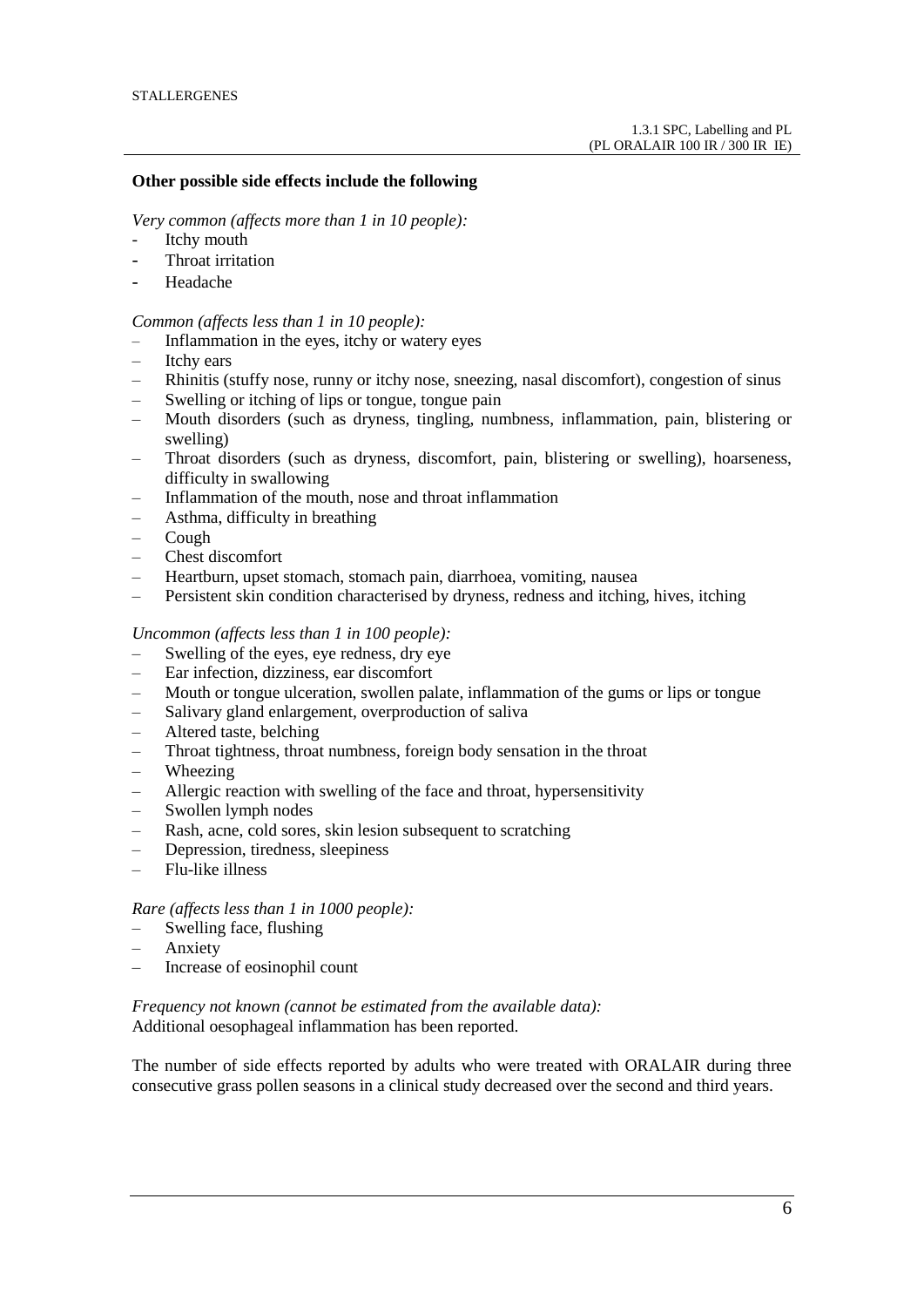#### **Side effects in children and adolescents**

The following adverse reactions were more frequent in children and adolescents who received ORALAIR than in adults: cough, nose and throat inflammation, mouth oedema (very common), oral allergy syndrome, lip inflammation, lump feeling in the throat, tongue inflammation, ear discomfort (common).

In addition the following adverse reactions were also reported in children and adolescents: bronchitis, tonsillitis (common), chest pain (uncommon).

# **Additional side effects experience in actual use in adults, adolescents and children** (post

marketing experience, frequency unknown): Worsening of asthma, systemic allergic reaction.

# **Reporting of side effects**

If you get any side effects, talk to your doctor or pharmacist. This includes any possible side effects not listed in this leaflet. You can also report side effects directly via HPRA Pharmacovigilance, Website: [www.hpra.ie](http://www.hpra.ie/). By reporting side effects you can help provide more information on the safety of this medicine.

## **5. How to store ORALAIR**

Keep this medicine out of the sight and reach of children.

Do not use this medicine after the expiry date which is stated on the carton and blister pack after "EXP". The expiry date refers to the last day of that month.

This medicinal product does not require any special temperature storage conditions. Store in the original package in order to protect from moisture.

Do not throw away any medicines via wastewater or household waste. Ask your pharmacist how to throw away medicines you no longer use. These measures will help protect the environment.

#### **6. Contents of the pack and other information**

## **What ORALAIR contains**

The active substance is a grass pollen allergen extract from: Cocksfoot (*Dactylis glomerata* L.), Sweet vernal grass (*Anthoxanthum odoratum* L.), Rye grass (*Lolium perenne* L.), Meadow grass (*Poa pratensis* L.) and Timothy (*Phleum pratense* L.). One sublingual tablet contains 100 IR or 300 IR.

The IR (Index of Reactivity) expresses the activity and is determined in sensitised patients with a skin test.

The other ingredients are mannitol (E421); cellulose, microcrystalline; croscarmellose sodium; silica, colloidal anhydrous; magnesium stearate and lactose monohydrate.